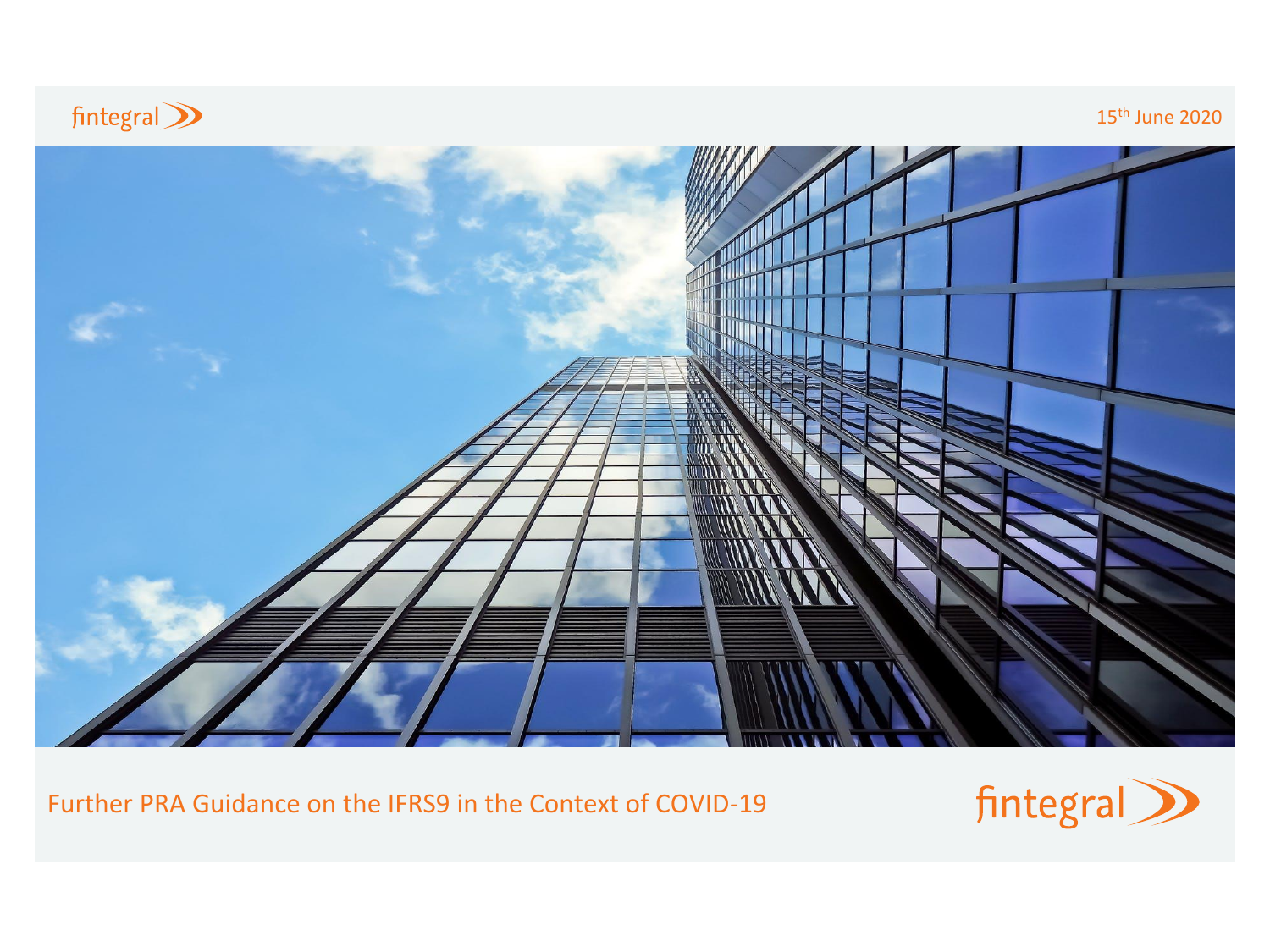# Further PRA guidance on IFRS9 and Capital

## Framework for a Holistic Assessment of Loans Subject to Payment Deferrals

Following the PRA's initial publication to ensure a consistent and robust application of the Expected Credit Loss (ECL), the regulator published further guidance regarding IFRS9 and capital requirements on 4<sup>th</sup> June, which introduces a holistic framework to assess the riskiness of payment deferrals. Similarly, the FCA finalised its operational directive on payment deferrals.

### PRA's initial guidance FCA Guidance on payment deferrals PRA's proposed Framework

The PRA's accounting guidance, issued on 26th March, is still **seen as critical** for implementing the IFRS9 "ECL" requirements.

- 1. ECL should be **implemented** on the basis of the most **robust, reasonable and supportable information** in the current environment.
- **2. Forward-looking assessment**  should take into account a **balanced view** of the impact of covid-19 and the level of support from the governments.
- **3. Assumptions** used for implementing ECL prior to covid-19 **should not be used automatically** as they do not hold in the current environment.
- **Under the final guidance published on** 4 th June, it is **not necessary to tailor**  the payment deferral to the individual **financial circumstances** of the borrower.
- **.** The borrower can decide to take additional, full or partial deferral payments, which lenders **are required to grant.**
- **There is no expectation** that lenders must **investigate the borrower's circumstances** or gather further information during the payment deferral application.
- Lenders can **offer additional options**  tailored to the borrower's best interest.
- Based on the FCA's guidance, taking a payment deferral **tends not to be an effective indicator of SICR** or credit impairment.
- It would **not be appropriate** for lenders to assume that **all deferred loans have necessarily suffered a SICR**, but it is unlikely that none of these loans would be transferred to stage 2 or 3.

The PRA has set up a holistic assessment of loans subject to payment deferrals that is beyond the sole use of past due information and combines the following four elements:

#### **1) Consideration of economic conditions**

- The treatment of payment deferrals should be considered in the context of the current economic conditions. It is important to assess temporary financial difficulties in the context of the duration of lockdown measures and job retention schemes.
- When assessing SICR, firms should consider the impact of updating economic scenarios and weights on loan-level PDs, which will likely result in some transfers to stage 2.

#### **2) Use of historical information that firms hold on borrowers**

- Due to the limited information available, firms should perform additional analyses to assess the level of risk associated with borrowers that have benefited payment deferrals.
- **•** Firms should use historical information (e.g. payment history and last known industry the borrower is exposed to), in order to determine if any segments of the portfolio have suffered SICR.

#### **3) Information gathered from customers using payments deferrals**

■ It is clear from the FCA's guidance that there is no expectation that firms must gather borrower-specific information or investigate the deferral payment request. However, firms should gather additional information when granting payment deferrals (e.g. borrower employment status or the change in household income).

#### **4) Application of judgement**

Based on their analysis, firms can either perform adjustments to allocate some segments in different ECL stages or confirm that the current SICR criteria are working effectively.